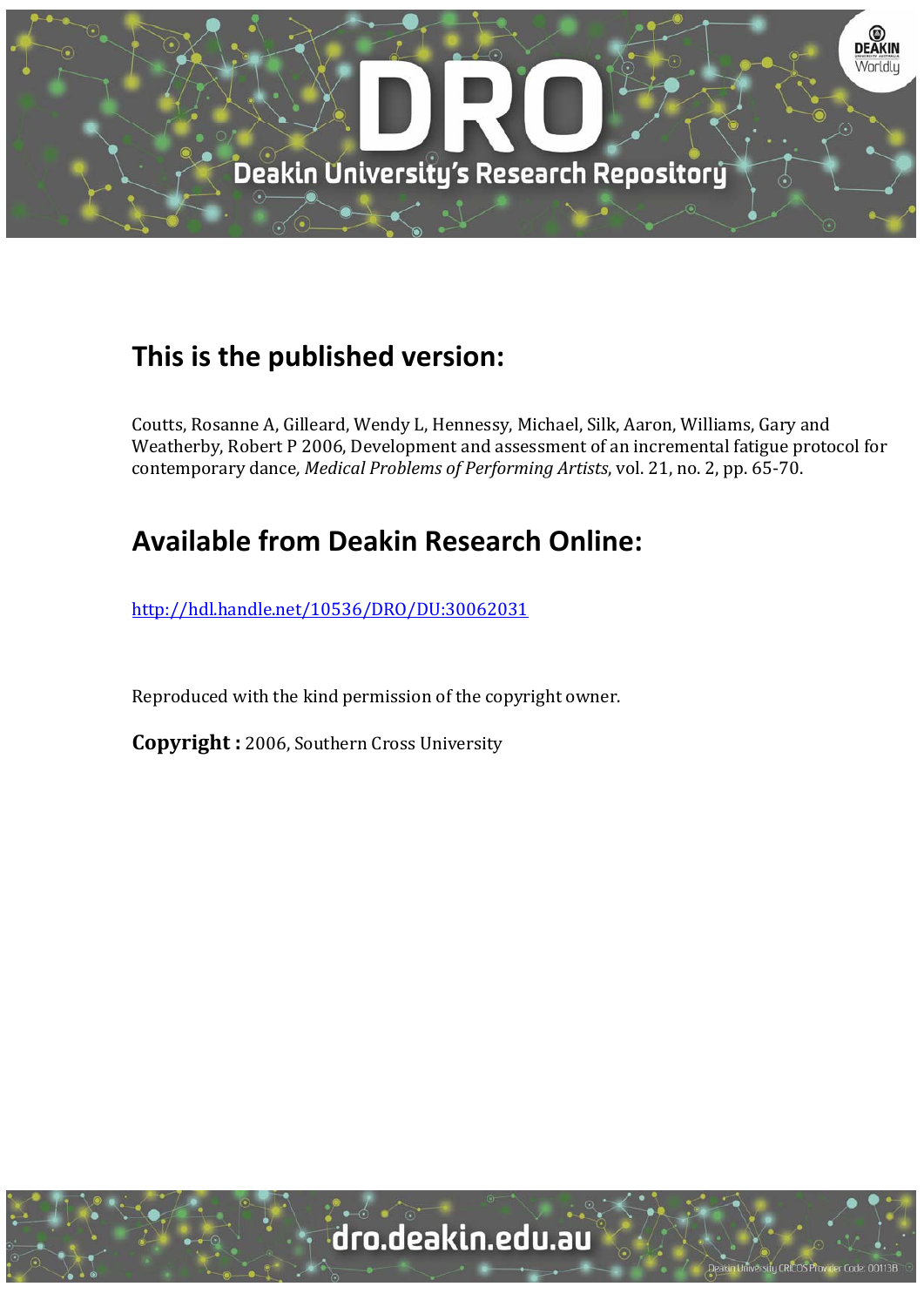### **Southern Cross University [ePublications@SCU](http://epubs.scu.edu.au)**

[School of Health and Human Sciences](http://epubs.scu.edu.au/hahs_pubs)

2006

## Development and assessment of an incremental fatigue protocol for contemporary dance

Rosanne A. Coutts *Southern Cross University*

Wendy L. Gilleard *Southern Cross University*

Michael Hennessy

Aaron Silk *Southern Cross University*

Gary Williams

*See next page for additional authors*

#### Publication details

Coutts, RA, Gilleard, WL, Hennessy, M, Silk, A, Williams, G & Weatherby, RP 2006, 'Development and assessment of an incremental fatigue protocol for contemporary dance', *Medical Problems of Performing Artists*, vol. 21, no. 2, pp. 65-70. The abstract and pdf of the published article reproduced in ePublications@SCU with the permission of Science & Medicine, publisher of Medical Problems of Performing Artists

ePublications@SCU is an electronic repository administered by Southern Cross University Library. Its goal is to capture and preserve the intellectual output of Southern Cross University authors and researchers, and to increase visibility and impact through open access to researchers around the world. For further information please contact [epubs@scu.edu.au](mailto:epubs@scu.edu.au).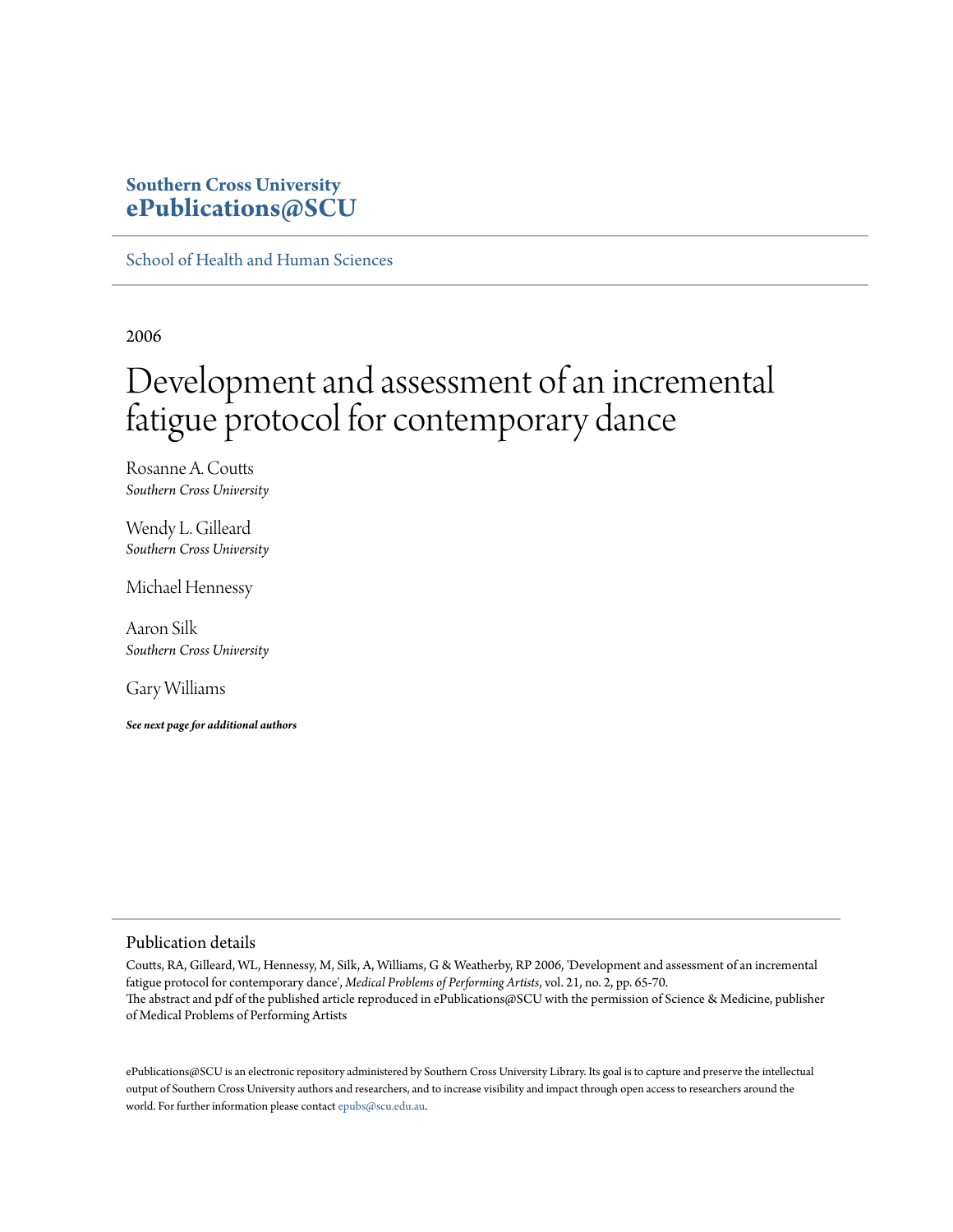#### **Authors**

Rosanne A. Coutts, Wendy L. Gilleard, Michael Hennessy, Aaron Silk, Gary Williams, and Robert P. Weatherby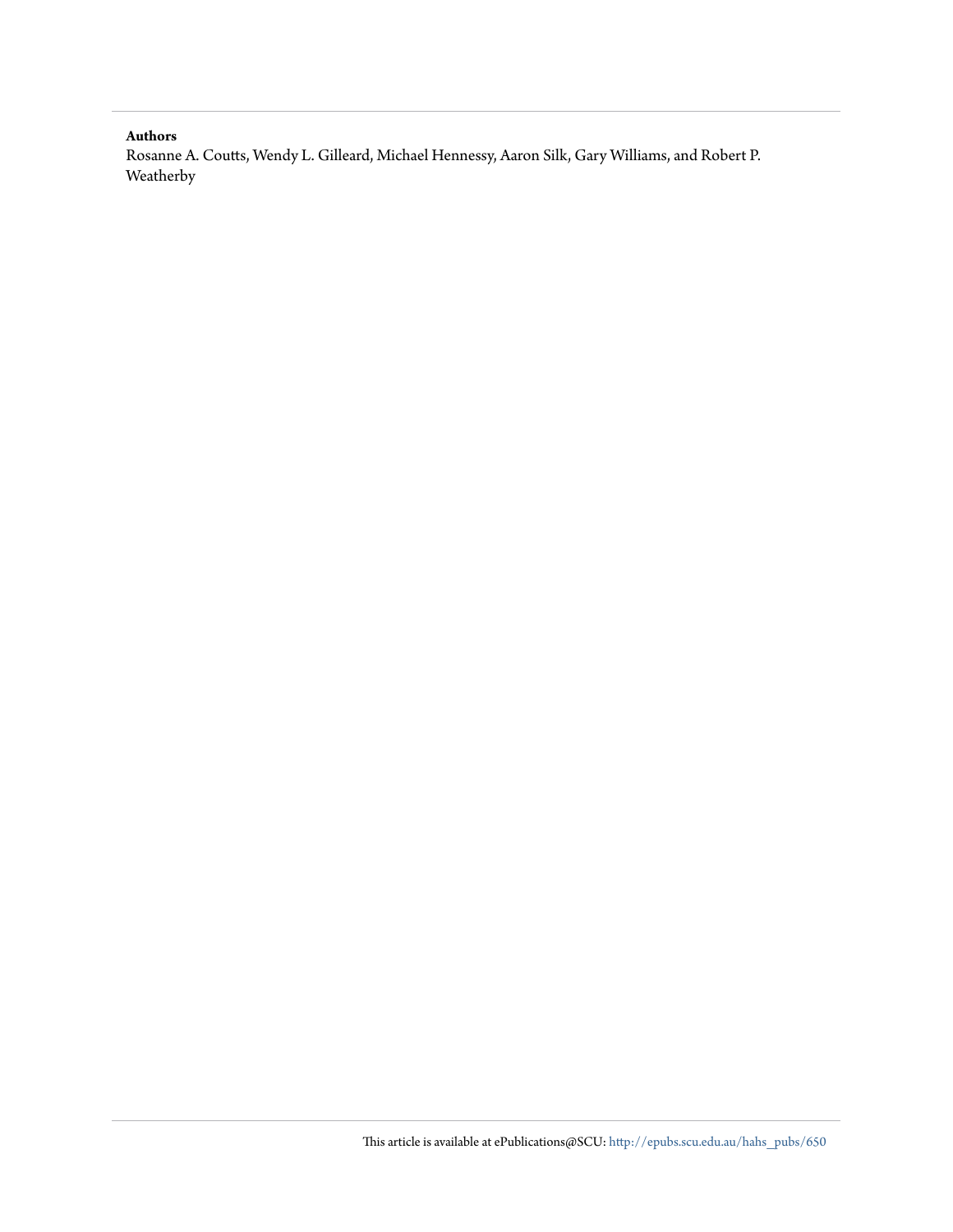# **Development and Assessment of an Incremental Fatigue Protocol for Contemporary Dance**

*Rosanne Coutts, B.H.M.S.(Hons), Wendy Gilleard, Ph.D., Michael Hennessy, B.S.S., Aaron Silk, B.H.M.S.(Hons), Gary Williams, B.H.M.S., and Robert P Weatherby, Ph.D.*

**Abstract**—Nine trained contemporary dancers performed a modality-specific, heart-rate-monitored, choreographed fatiguing dance protocol with an assumption of fatigue at volitional exhaustion (RPE 16). Postural stability was assessed as the variability of ground reaction forces and the centre of pressure during the performance of a flat-foot arabesque. Psychological response was assessed using self-reported fatigue, psychological distress (PD), and psychological well-being (PWB) (Subjective Exercise Experience Scale). After reaching RPE 16 in  $15.7 \pm 2.6$  mins, heart rate decreased to the post-warm-up level within  $64 \pm 9$  sec. Variability of ground reaction forces or the centre of pressure was not changed. There were no significant changes in fatigue, psychological distress, or psychological well-being. Within fatigue, there was a significant increase in the item tired ( $p = 0.04$ ). As supported by the heart rate data and RPE, the protocol achieved an appropriate level of physical demand. No changes in the stability indices were observed, possibly attributed to the rapid recovery in heart rate. The expression of only tiredness suggests the use of a disassociative attentional style by the dancers. The project represents pilot work toward the validation of a monitoring process that supports dancer health and awareness training. *Med Probl Perform Art* 2006;21:65–70.

Within Australia, contemporary dancers represent 23% of practising professional dancers. These performers are finely tuned athletes, investing many hours in perfecting fitness and ability. Like most dancers, they begin their careers at an early age, reaching professional status by a median age of 23 years, younger than any other artist excluding musicians.1 Former dancers nominated "health issues/effect of

*Address correspondence and reprint requests to: Ms. Rosanne Coutts, School of Exercise Science and Sport Management, Southern Cross University, PO Box 157, Lismore, NSW 2480, Australia. Tel (international +612; in Australia +02) 66203235; fax (international +612, in Australia +02) 66203880; email rcoutts@scu.edu.au.*

injuries" as the second highest reason for their career termination, with current practising dancers stating this as their foremost worry.2 Dancers also acknowledge that training is the most important factor in the advancement or inhibition of their career.<sup>1</sup> In general, evidence supports the existence, even at a young age, of long working hours, repetitive and relentless schedules, and pressure to perform at a peak level often despite the presence of fatigue and injury.

At the elite level, contemporary dancers demonstrate their own unique stresses.3 The intense and continued focus on prowess and beauty, the need to be thin, and the ability to tolerate high levels of pain often contribute toward severe levels of occupational stress.<sup>46</sup> As physical training for fitness and skill in dance is similar to that experienced by athletes,<sup>7,8</sup> an improper program can, if not recognised, result in overtraining, injuries, and decreased performance.<sup>9,10</sup> It is important therefore that dancers' fitness levels are monitored as a component of their training program.

Athletic fitness is typically assessed using fatiguing protocols that are incremental in design and devised within standard laboratory settings, utilising cycle ergometers or treadmills. Because training regimes are sport specific,<sup>9</sup> assessment protocols can be constructed to mirror specificity also. Protocols specific to the assessment of dancers have not yet been developed. Any such assessment protocol developed for contemporary dancers should reflect not only the intensity but also the specific movement demands (including both upper and lower limb activity) and the appropriate elements of musicality. It is also suggested that protocols be constructed not only to reflect industry specificity, but also to be conducted easily by instructors and dancers within their own particular settings. This preliminary investigation explored a novel dance-specific protocol in a multidimensional manner.

Cardiorespiratory fitness is an important factor in athletic performance and is related to the ability to perform dynamic, moderate to high intensity exercise for prolonged periods of time.11 An athlete's level of cardiorespiratory fitness is dependent on the combined functional state of the cardiovascular, respiratory, and skeletal muscle systems.12 The criterion measure when assessing athletic cardiorespiratory fitness is maximal oxygen uptake  $(VO_{2max})$  and is generally tested with an incremental ergometer-based protocol to exercise the athlete to volitional exhaustion. Testing in this manner

*Ms. Coutts is a Lecturer, Dr. Gilleard is a Senior Lecturer, Mr. Silk is a doctoral candidate and Dr. Weatherby is an Associate Professor at the School of Exercise Science and Sport Management, Southern Cross University, Lismore, New South Wales, Australia; and Mr. Hennessy is Head of Dance at the Northern Rivers Conservatorium, Lismore, New South Wales, Australia.* 

*Funding for this work was provided from an ARC-Linkage grant LP 0348068 to Professor Paul Thom (FAHA), Executive Dean of Arts, Southern Cross University. The authors are grateful for the expertise and advice provided by Dr. Sonya Marshall-Gradisnik during the experimental preparation and testing sessions, and for research assistance from Sarah Sinclair-Ross, Dianne Swift, and Robert T Weatherby, Jr.*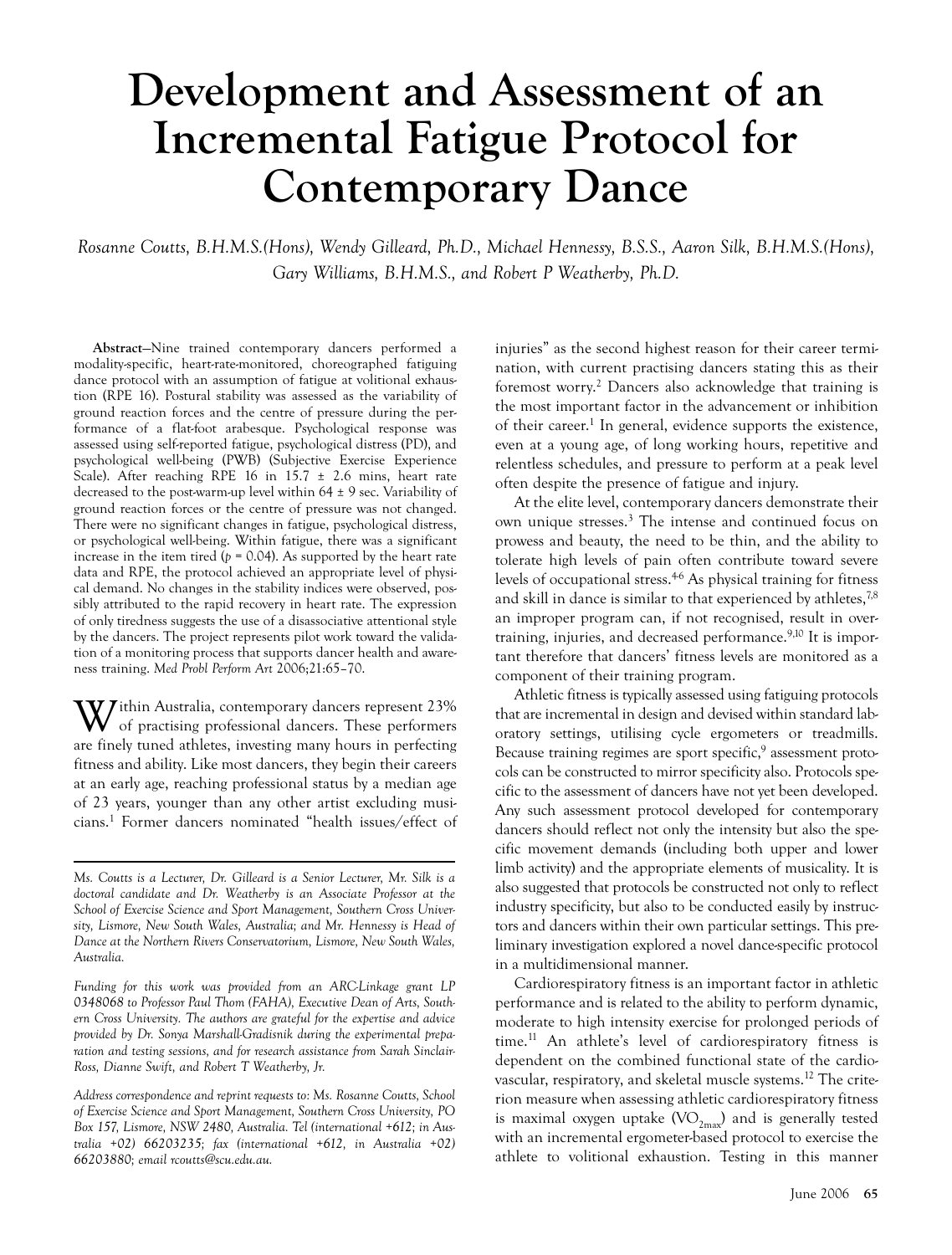*TABLE 1.* **Characteristics of the Nine Contemporary Dancers \***

|                | Mean $\pm$ SD    |
|----------------|------------------|
| Age (yrs)      | $18.8 \pm 5.1$   |
| Gender         | 3 male, 6 female |
| Mass (kg)      | $57.5 \pm 5.1$   |
| Height (m)     | $1.70 \pm 0.06$  |
| BMI $(kg/m^2)$ | $20.0 + 2.2$     |

\* Data expressed as mean ± SD where appropriate.

directly measures the body's ability to use oxygen during exercise. The more effectively and efficiently the body is able to utilise oxygen, the easier it will be for an athlete to perform exercise at a set intensity, and therefore exercise can be tolerated for a longer period of time prior to fatigue.<sup>12</sup> However, laboratory-based  $VO_{2max}$  testing is time consuming and requires the collection of expired gases, the use of expensive equipment, and appropriately trained personnel. In addition, the testing protocols that are currently available are not specific to the demands of contemporary dance.

Muscular fatigue may affect the ability to generate enough force to perform movements and maintain stability<sup>13</sup> and also may cause a change in postural control strategy.<sup>14</sup> Held postures such as arabesques, where balance control is essential, are common in dance. Fatigue effects on balance control in dancers, however, are unknown, although fatigue is thought to be a primary contributor to chronic foot and ankle injuries.<sup>15</sup>

Fatigue is multifactorial, reflecting both the physical and psychological.13 Of considerable importance is the well-being of dance participants. During intense physical demand, some athletes will disassociate themselves when experiencing performance pain and discomfort by focusing elsewhere, with the result being increased susceptibility to injury. Other athletes employ a more associative style, monitoring their body signals and making adjustments to maintain efficiency.<sup>16</sup> The attentional style used by dancers is not yet known.

The present study explored the multidimensional effects of a novel incremental fatigue protocol for contemporary dancers using physiological, psychological, and postural stability indices. The physiological index measured was heart rate (HR), expressed as percentage of age-predicted maximum heart rate  $(\%HR_{mm})$ . Stability indices to investigate postural control were the variability measures of anteroposterior and mediolateral ground reaction forces (GRF) and the path of the centre of pressure (CoP) during the performance of an arabesque. Psychological effect was assessed using self-report, relating the dancer's perception of the physical demand, expressed as fatigue, psychological well-being, distress, and soreness.

#### **METHODS**

Nine trained (Grade 5 and above) contemporary dance students, who were recruited from the Northern Rivers Conservatorium and regional dance schools, voluntarily participated in the project. Details of the participants are shown in Table 1. The research was approved by the Southern Cross University Human Research Ethics Committee (approval no. ECN- 04-176). The volunteers read participant information sheets, and informed consents were completed, including parental approval for those under 18 years of age. Medical screening procedures were then performed.

#### **Pre-Performance of the Experimental Protocol**

Under the guidance of a trained professional dance instructor and prior to the study's commencement, each dancer was required to learn a choreographed combination that was to be performed during the dance protocol. Each dancer also was familiarized with the Rate of Perceived Exertion (RPE) scale.<sup>17</sup> Participants were instructed to refrain from strenuous physical exercise 24 hours prior to testing.

#### **Experimental Protocol**

Height, body mass, right foot width, and right foot breadth were measured, and dancers fitted with a heart rate monitor (Polar® Model S610, Vantaa, Finland). Dancers then responded to the Subjective Exercise Experience Scale (SEES) questionnaire and rated their muscle soreness. A warm-up consisting of 3 minutes of low-intensity (60 W @ 60 rpm) cycling (Monark 868, Varberg, Sweden and 2 minutes of static stretching followed. As a test of postural stability, dancers then performed five trials of a right-leg flat-foot arabesque on a force plate (Kistler, Type 9287).

The fatiguing dance protocol was then performed. Immediately following the incremental fatiguing dance protocol, each dancer responded again to the SEES questionnaire, rated their muscle soreness, and performed another five trials of the arabesque. The dancers completed each testing session individually.

#### **Incremental Fatiguing Dance Protocol**

Supported by music, the incremental fatiguing dance protocol was conducted by a trained dance instructor. The routine was incremental, designed to be dance specific and to encourage maximum response from the cardiorespiratory and musculoskeletal systems. The protocol comprised four components:

- 6-Minute general low-to-medium intensity warm-up consisting of basic dance movements (*plies, tendus, glisses, rond de jambe*, and set contemporary sequences).
- Two lots of 3-minute blocks of increasing intensity dance these 3-minute blocks were conducted as progressions from the diagonal and were designed to steadily increase the physiological workload experienced by the dancers. Dancers were required to move quickly from one exercise to the next in order to maintain the required intensity.
- Pre-learnt and rehearsed choreographed combination that was reflective of performance intensity, musicality, and movements. The combination was consistently performed at a high energy level. The combination lasted for approximately 2 minutes and was designed so that it could be repeated as necessary until dancers reported an RPE 16.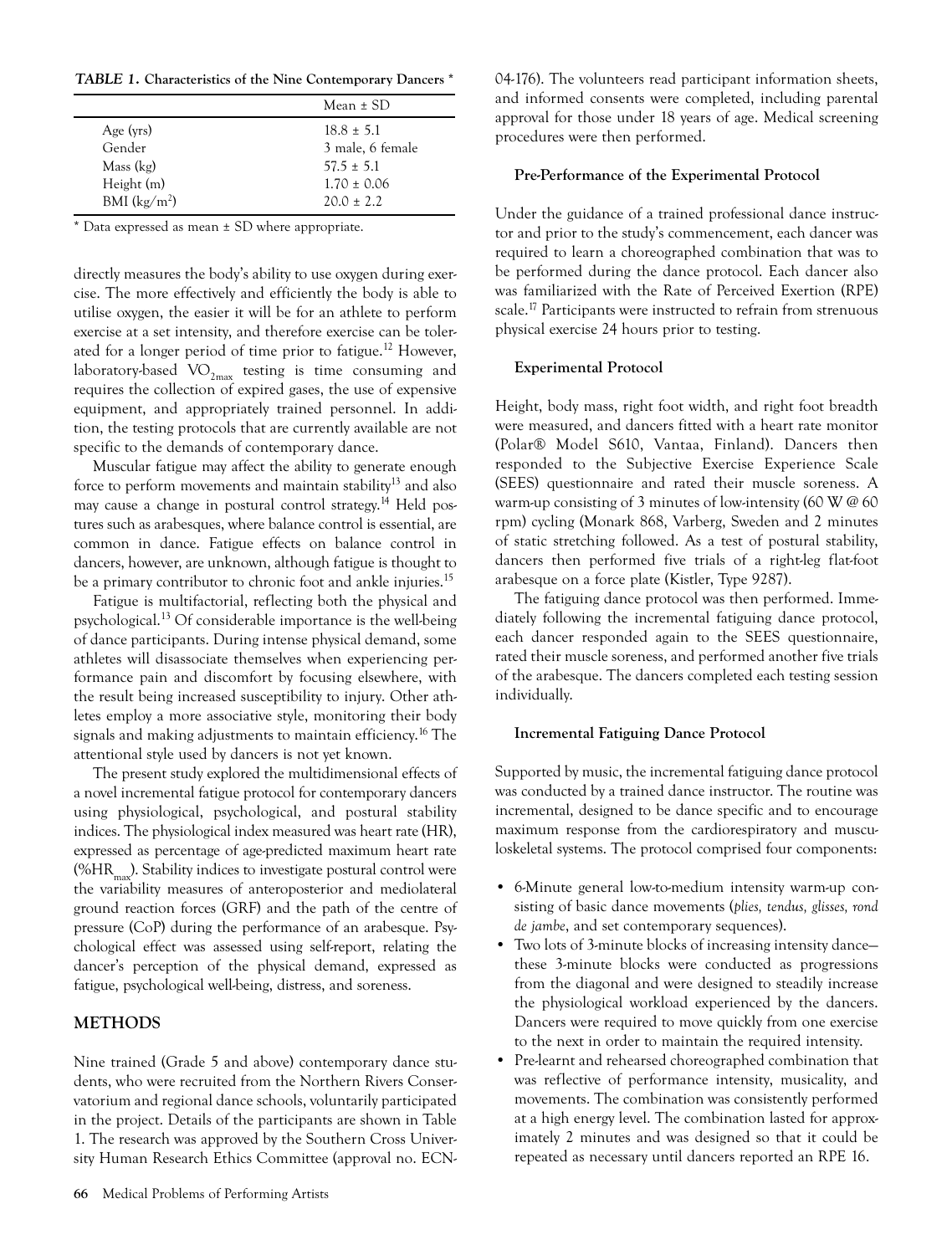#### **RPE and Heart Rate**

The Borg 6-20 category scale was visible to dancers so as to assess their perception at various time points during the dance protocol. RPE was requested following the 6-minute dance warm-up, after each of the two subsequent 3-minute blocks, and then at the completion of each pre-rehearsed choreographed combination. The fatiguing dance protocol ceased when the dancer reported RPE 16.

Heart rate at rest and at the completion of the cycle ergometer warm-up was noted. Heart rate was recorded at 5 second intervals throughout the data collection. Raw heart rate data were converted to the percentage of the subject's predicted maximal heart rate (%HR<sub>max</sub>), using the 220 - age equation, before being analysed. Heart rate at six separate time points was compared: (1) after the cycle ergometer warm-up, (2) at the completion of the 6-minute general warm-up of the dance protocol, (3) at RPE 16, (4) at the commencement of and (5) during the post-dance postural stability data collection, and (6) at 10 minutes after cessation of the dance protocol.

Following assessment of normality of distribution using Shapiro-Wilks and boxplots, a repeated measures analysis of variance (RM-ANOVA) with differences contrasts was used to investigate differences between successive time points (SPSS 11.5). The  $\alpha$  level of significance was set at  $p \le 0.05$ .

#### **Postural Stability**

Each dancer completed five successful right-leg flat-foot held arabesques on an embedded force plate sampling at 100 Hz. A trial was considered successful if according to the researcher's verbal cues, the participant stepped into the arabesque, held for 5 seconds, and then stepped down from the arabesque. Force data were divided by body weight, and the centre of pressure in the anterior-posterior direction (CoPant-post) and centre of pressure in the medial-lateral direction (CoPmed-lat) data was divided by foot length and breadth, respectively, in order to account for mass and foot size differences between the subjects.

Percentage of instability in the vertical direction of the GRF (GRFvertical) was used as a criterion to determine the time of onset of the held arabesque. The percentage of instability was calculated as (1 GRFvertical – Actual GRFvertical) multiplied by 100, with score of 1 GRFvertical representing a completely steady subject. The held component of the arabesque was defined as commencing when the percentage of instability in the vertical direction was less than 10%.

For the stability indices, the standard deviation for anterior-posterior and medio-lateral GRF and GP (GRFant-post, GRFmed-lat, CoPant-post, and CoPmed-lat) was then calculated for each arabesque held component for the subsequent 3 seconds of trial data. Shapiro-Wilks tests of normality and boxplots showed only six out of eight stability indices were normally distributed and therefore a nonparametric approach would normally be used. As there were multiple repeated measures and a trend analysis was required, a nonparametric approach, however, would not have allowed a priori testing for multiple variables and contrasts. A repeated measures MANOVA (Wilks' λ criterion) was used to investigate differences between the pre- and post-incremental fatiguing protocol with within-subjects contrasts to investigate the existence of linear trends across the five trials for each stability index (SPSS 11.5). Significance (two-tailed) was accepted at  $p \leq 0.05$ . Due to some violation of parametric testing assumptions care must be taken with any significant findings for the stability indices.

#### **Psychological Response**

The SEES as a brief and sensitive global measure<sup>18</sup> was used to assess response to the incremental fatiguing dance protocol. It was able to support a dynamic and dimensional approach to the assessment of both physical and psychological fatigue of the dancer before and after the protocol.

The instrument measures 12 items, which when combined into dimensions represent global psychological responses, both positive and negative. The items combine into three factor-analysis supported dimensions: fatigue, psychological distress (PD), and positive well-being (PWB).18 The instrument is not a measure of the immediate emotion, but rather a measure of the response from which emotions are expressed. Each dancer rated their response to the individual emotion words of the SEES (Likert scale of 1 to 7). In addition, dancers were also asked to rate their muscular soreness on a scale of 0 to 10, immediately before and after the fatiguing protocol. A researcher verbally spoke each item to the participants asking them to indicate their immediate response. Each dancer was encouraged to limit his or her judgments to only their immediate personal reaction (i.e., not other surrounding influences, the instructor, or researchers).

The 12 items of the SEES were each allocated to pre- and post-dimensions of fatigue, PD, or PWB. Because the questionnaire data were ordinal, a Wilcoxon signed rank test was conducted to compare the pre- and post-scores (SPSS 11.5), and significance (2-tailed) was accepted at *p* < 0.05.

#### **RESULTS**

#### **Cardiovascular Response**

Each successive time point was significantly different from the one that preceded it (with-in subjects contrasts  $p \le 0.01$ ), as shown in Table 2. The mean exercise time to RPE 16 was 15.7  $\pm$  2.6 minutes, with a peak %HR<sub>max</sub> of 95.2  $\pm$  4.1. Within the time taken to respond to the post-exercise psychological questionnaires (64  $\pm$  9 sec), there was a rapid heart rate decrease, as seen in Figure 1. From the other possible pairwise comparisons,  $%HR_{max}$  after the completion of the 6minute general dance warm-up (time point 2) was not significantly different from the % $HR_{max}$  at the start of post-dance protocol postural stability data collection (time point 4) (pairwise comparisons *p* = 0.643).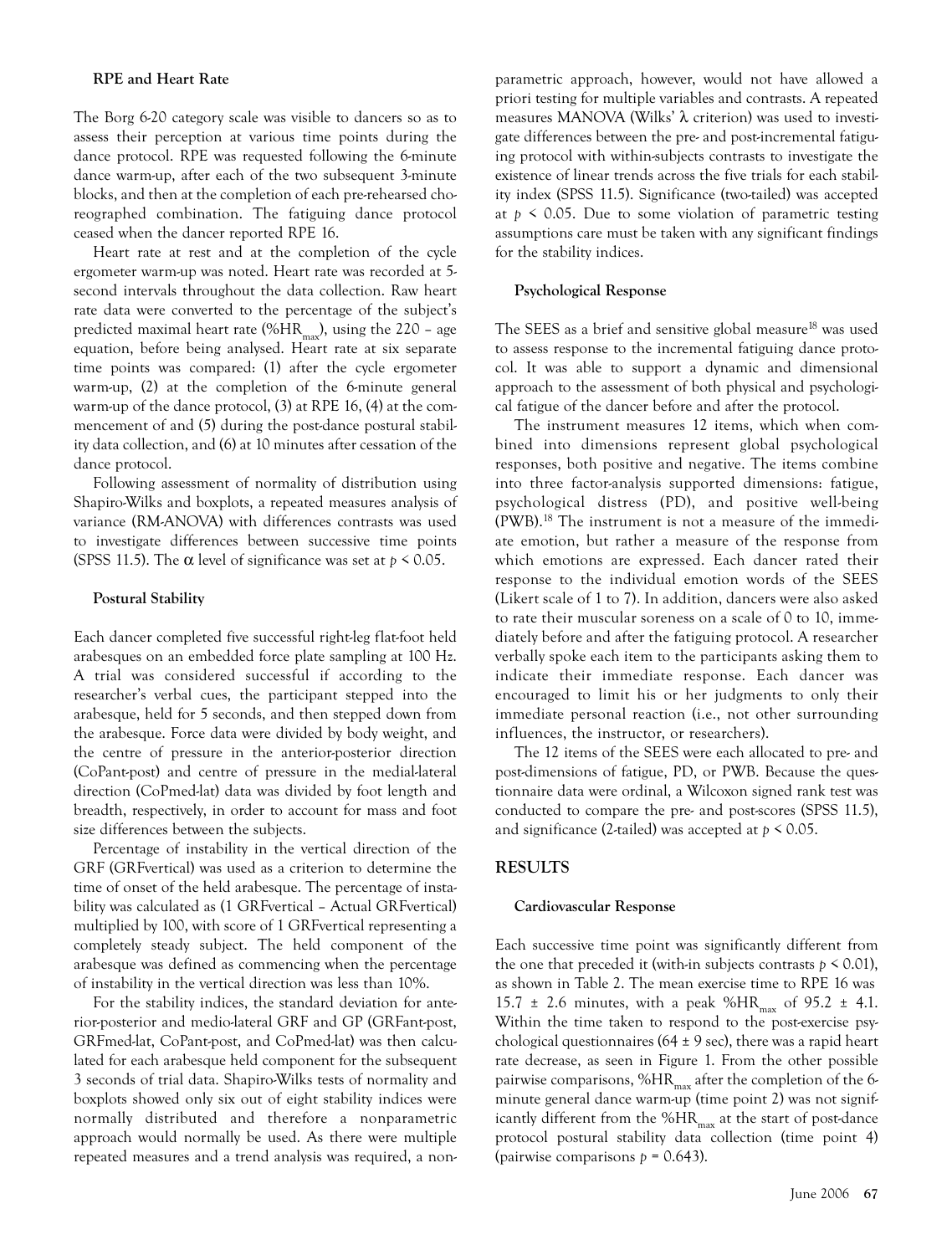*TABLE 2.* **Cardiovascular Responses at Various Time Points in the Incremental Fatiguing Dance Protocol**

| Time         |                                             |                |                   |         |              |
|--------------|---------------------------------------------|----------------|-------------------|---------|--------------|
| Point        | Description                                 | % $HR_{max}$   | Comparison†       | F Value | p Value      |
|              | Completion of cycle ergo warm-up            | $61.1 \pm 5.1$ | N/A               | N/A     | N/A          |
| <sup>2</sup> | End of 6-minute general dance warm-up       | $77.2 \pm 7.9$ | $1 \text{ vs } 2$ | 43.37   | < 0.001      |
|              | At RPE 16                                   | $95.2 \pm 4.1$ | $2 \text{ vs } 3$ | 84.03   | < 0.001      |
| 4            | Before post-dance stability data collection | $78.1 \pm 7.1$ | $3 \text{ vs } 4$ | 66.82   | < 0.001      |
|              | During stability data collection            | $70.5 \pm 5.5$ | $4 \text{ vs } 5$ | 22.33   | ${}_{0.01}$  |
| $\circ$      | End of 10-min recovery                      | $50.6 \pm 4.6$ | $5 \text{ vs } 6$ | 182.86  | ${}_{0.001}$ |

\*Data expressed are mean  $\pm$  SD of percentage of predicted maximum heart rate (%HR<sub>max</sub>).

†Comparisons are from repeated measures ANOVA – within subjects contrast. *p* < 0.05 denotes significance.

#### **Stability Indices**

The pre- and post-fatigue mean, univariate (Huynh-Feldt), and within-subjects linear contrasts for GRFant-post, GRFmed-lat, CoPant-post, and CoPmed-lat are presented in Table 3. The multivariate *F* value of 1.87 was not significant at *p* = 0.254, and there were no significant linear trends that would indicate a consistent direction of change in postural stability over the five trials.

#### **Psychological Response**

There were no significant differences observed for the dimensions of PWB ( $p = 0.53$ ), PD ( $p = 1.00$ ), or fatigue ( $p = 0.09$ ), as shown in Table 4. For the individual items, there was one significant difference for tiredness (*p* = 0.04). The dance protocol had been challenging enough to elicit tiredness in the dancers; however, it had not elicited a global fatigue state (combined scores for exhausted, fatigued, tired, and drained). There was a small increase in the dancers' perception of their muscular soreness  $(3.00 \pm 3.08)$  before the fatiguing dance



**FIGURE 1.** Percentage of predicted HR<sub>max</sub> at three time points during the incremental fatiguing protocol: at the completion of the 6-min general dance warm-up (time point 2), at RPE 16 (time point 3), and at the start of the post-dance protocol stability data collection (time point 4).

routine when compared to post-routine  $(3.06 \pm 1.88)$ ; however, this difference was not significant (*p* = 0.495).

#### **DISCUSSION**

This study sought to use a dance-specific, incrementally fatiguing protocol with a group of trained contemporary dancers to investigate its usefulness for fitness assessment and the monitoring of training and performance effects. The constructed protocol contained the considered elements of both musicality and athletic criteria.

The fatiguing dance protocol elicited the rate of perceived exertion of 16 (RPE 16) and was able to be reached within an average duration of 16 minutes. The hard-very hard exertion (RPE 16) that was reached by the dancers was supported by their attaining an average peak of 95.2% of predicted maximum heart rate, indicating significant changes in cardiovascular response as a result of the incremental workload. Changes in the individual heart rate scores were consistent within individual response and were similar to the response to exercise that would be expected from an athletic population.<sup>11,12</sup>

The stability indices found, indicate that arabesques are inherently unstable postures (shown in Table 3). The variability of the centre of pressure (CoP) in both ant-post and med-lat directions was considerably higher both before and after the fatiguing dance protocol than Ageberg et al.<sup>14</sup> reported for one-leg standing, indicating the held posture of an arabesque is inherently less stable than standing on one leg. The arabesque stability, however, was generally better than that reported for handstands,<sup>19</sup> although as vestibular systems provide a larger contribution to balance, it is not surprising that an inverted posture such as a handstand is less stable than a more upright posture such as arabesque.

The incremental fatigue protocol did not significantly affect postural stability during an arabesque. As balance control is multifactorial, it is possible that lower-extremity muscle strength is not the dominant factor in maintaining balance.<sup>20</sup> For example, visual stimuli may be able to compensate for fatigue.<sup>21</sup> Dancers tend to use spatial landmarks to facilitate their balance, $^{22}$  and as dancers display a more flexible behavioral control, $^{23}$  they may have been able to rapidly compensate for the effects of the fatigue using visual contributions.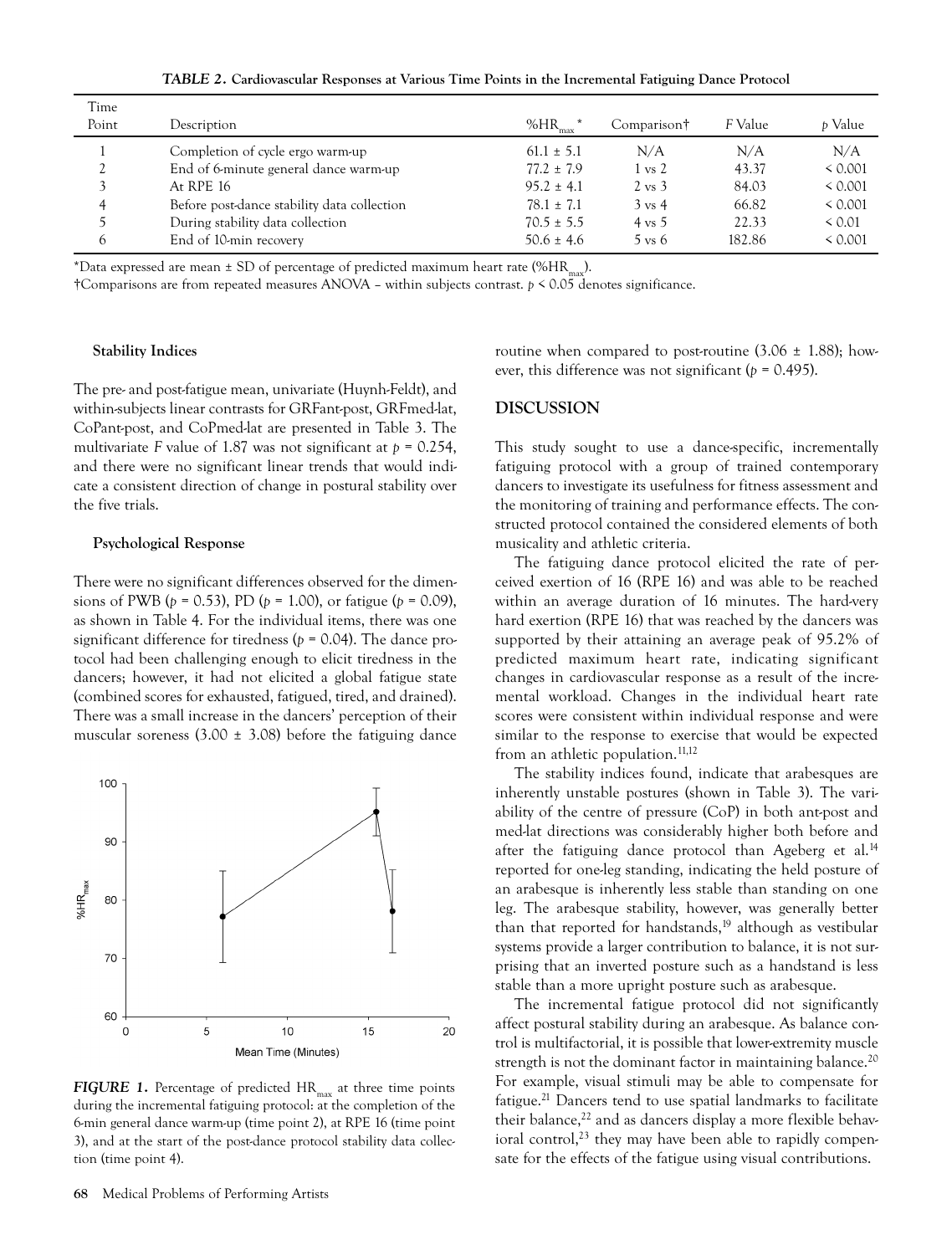| TABLE 3. Pre- and Post-Fatigue Values, Univariate (Huynh-Feldt), and Within-Subjects Linear Contrasts for Stability Indices of |  |
|--------------------------------------------------------------------------------------------------------------------------------|--|
| <b>Ground Reaction Force and Centre of Pressure</b>                                                                            |  |

| Ratio                   | Pre-Fatigue<br>Protocol <sup>*</sup> | Post-Fatigue<br>Protocol <sup>*</sup> | Huvnh-Feldt | <i>t</i> Value | $F_{\text{linear}}$ | <i>b</i> Value |
|-------------------------|--------------------------------------|---------------------------------------|-------------|----------------|---------------------|----------------|
| GRFant-post variability | $0.017 \pm 0.003$                    | $0.015 \pm 0.006$                     | 0.33        | 0.58           | 5.38                | 0.05           |
| GRFmed-lat variability  | $0.011 \pm 0.002$                    | $0.011 \pm 0.001$                     | 2.32        | 0.17           | 0.301               | 0.19           |
| CoPant-post variability | $0.050 \pm 0.008$                    | $0.063 \pm 0.031$                     | 1.64        | 0.24           | 2.78                | 0.20           |
| CoPmed-lat variability  | $0.103 \pm 0.030$                    | $0.128 \pm 0.044$                     | 3.74        | 0.09           | 2.02                | 0.26           |

\* Data expressed as mean ± SD. *p* < 0.05 denotes significance.

The significant decrease in stability that Ageberg et al.<sup>14</sup> reported for a one-leg stance after a generalised fatigue protocol was very small. As an arabesque appears inherently more unstable, then small differences in stability with fatigue may not be of sufficient magnitude to reach statistical significance. Evidence for this effect is seen in CoP medio-lateral stability (Table 3), where the relatively large variability indicated by the standard deviation may have precluded the possibility of a significant difference. The posture used to assess fatigue effects on postural stability in contemporary dancers requires further investigation.

It is also possible that the lack of change in balance control may have resulted from rapid recovery occurring while the post-dance protocol SEES was being administered. The heart rate values reflect this possibility, with the sharp decrease observed in  $%HR_{max}$  at the start of the post-dance stability data collection point not being significantly different from the  $%HR_{max}$  after the 6-minute general dance warm-up (Figure 1). This recovery appears to have been substantially complete in the 64 ± 9-second time interval prior to stability testing and reflects that experienced contemporary dancers have short recovery times not unlike elite athletes.<sup>12</sup> Further research should aim to collect the stability measures prior to the recovery.

Apart from their tiredness, there were no real changes in the acute expressions of how the dancers felt immediately after their physical effort. Toward the end of the fatigue protocol, researchers anecdotally observed lower-limb postural changes which would indicate fatigue, with a potential for injury, as the dancers approached RPE 16. Additionally, dancers were observed to be using active recovering techniques following the protocol. Therefore, the use of professional assessment of dance postures during the fatiguing dance protocol and monitoring the use of active recovery techniques is recommended for future research.

We are confident that the protocol had been physically demanding, as supported by the heart rate and the perceived exertion ratings. The fact that the dancers expressed that the workload was hard or very hard (RPE 16),<sup>17</sup> but in an emotional sense expressed only tiredness, supports the observation of dancers' determination to continue to cope even when faced with intense physical demand.<sup>4,6</sup> The results suggest a tendency toward a more disassociative type of attentional style. Within their own awareness, dancer may not have been monitoring and responding to maintain efficiency. A disassociative type of attentional style has been shown in

|                        | Pre-Fatigue      | Post-Fatigue      |          |
|------------------------|------------------|-------------------|----------|
| Dimension/Item         | Protocol         | Protocol          | p Value* |
| Positive well-being    | $20.26 \pm 4.29$ | $20.93 \pm 3.96$  | 0.53     |
| Strong                 | $4.70 \pm 1.46$  | $4.78 \pm 0.94$   | 1.00     |
| Great                  | $5.08 \pm 1.35$  | $5.67 \pm 1.15$   | 0.32     |
| Positive               | $5.63 \pm 1.01$  | $5.07 \pm 1.98$   | 0.72     |
| Terrific               | $4.85 \pm 1.63$  | $5.41 \pm 1.13$   | 0.24     |
| Psychological distress | $6.45 \pm 2.33$  | $7.60 \pm 4.32$   | 1.00     |
| Crummy                 | $1.59 \pm 0.78$  | $1.96 \pm 1.77$   | 0.89     |
| Awful                  | $1.89 \pm 1.10$  | $1.81 \pm 1.09$   | 0.87     |
| Miserable              | $1.22 \pm 0.34$  | $2.00 \pm 1.51$   | 0.11     |
| Discouraged            | $1.74 \pm 0.91$  | $1.82 \pm 0.65$   | 0.40     |
| Fatigue                | $10.79 \pm 3.81$ | $14.21 \pm 10.00$ | 0.09     |
| Exhausted              | $2.74 \pm 1.49$  | $3.67 \pm 1.67$   | 0.20     |
| Fatigued               | $2.33 \pm 1.18$  | $3.25 \pm 1.12$   | 0.14     |
| Tired                  | $2.63 \pm 1.42$  | $3.96 \pm 0.75$   | $0.04*$  |
| Drained                | $3.07 \pm 1.68$  | $3.26 \pm 1.68$   | 0.44     |

*TABLE 4.* **SEES at Before and After the Incremental Fatiguing Dance Protocol**

\* Data expressed as mean ± SD. *p* < 0.05 denotes significance.